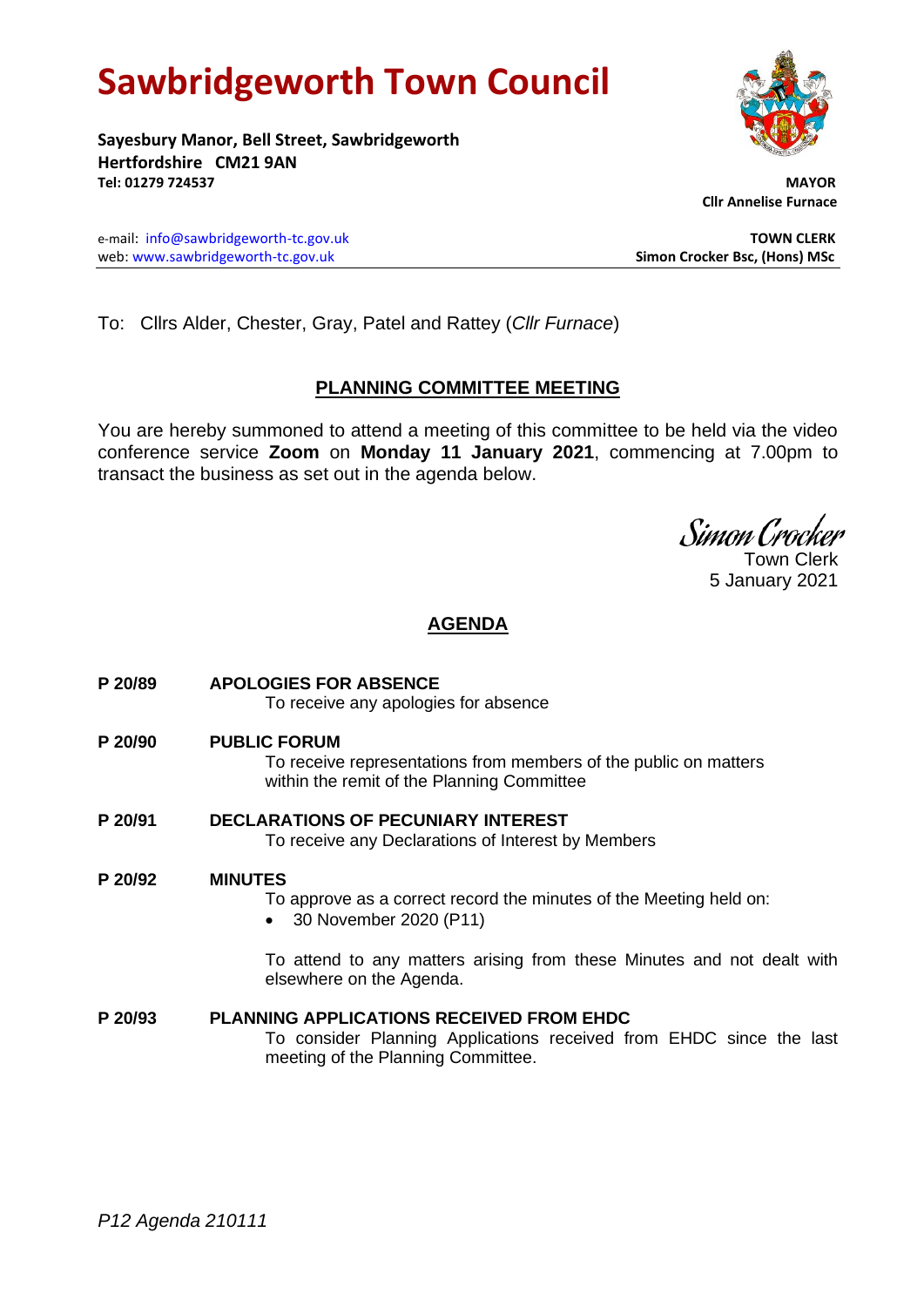### **3/20/1962/HH 9 Northfield Road, CM21**

[Part two storey, part single storey rear extension, single storey front extension, and the](https://publicaccess.eastherts.gov.uk/online-applications/applicationDetails.do?activeTab=documents&keyVal=QHXWFTGLIVK00)  [creation of a new access with a parking area for 2 vehicles to include a change in land](https://publicaccess.eastherts.gov.uk/online-applications/applicationDetails.do?activeTab=documents&keyVal=QHXWFTGLIVK00)  [levels and landscaping to the front](https://publicaccess.eastherts.gov.uk/online-applications/applicationDetails.do?activeTab=documents&keyVal=QHXWFTGLIVK00) **Applicant:** Mr A Sanford

**\_\_\_\_\_\_\_\_\_\_\_\_\_\_\_\_\_\_\_\_\_\_\_\_\_\_\_\_\_\_\_\_\_\_\_\_\_\_\_\_\_\_\_\_\_\_\_\_\_\_\_\_\_\_\_\_\_\_\_\_\_\_\_\_\_\_**

**\_\_\_\_\_\_\_\_\_\_\_\_\_\_\_\_\_\_\_\_\_\_\_\_\_\_\_\_\_\_\_\_\_\_\_\_\_\_\_\_\_\_\_\_\_\_\_\_\_\_\_\_\_\_\_\_\_\_\_\_\_\_\_\_\_\_**

### **3/20/2045/FUL Craycombe, Parsonage Lane – Amended**

[Subdivision of the site to include associated landscaping \(fencing, shrubs, hard surfacing\),](https://publicaccess.eastherts.gov.uk/online-applications/applicationDetails.do?activeTab=documents&keyVal=QIFTN4GL00X00)  [conversion of office and outbuildings to a two bedroom](https://publicaccess.eastherts.gov.uk/online-applications/applicationDetails.do?activeTab=documents&keyVal=QIFTN4GL00X00) dwelling with associated [fenestration alterations, insertion of additional fenestration and alterations to and raising of](https://publicaccess.eastherts.gov.uk/online-applications/applicationDetails.do?activeTab=documents&keyVal=QIFTN4GL00X00)  [the roof ridge, along with the erection of a shed and bin store](https://publicaccess.eastherts.gov.uk/online-applications/applicationDetails.do?activeTab=documents&keyVal=QIFTN4GL00X00) **Applicant:** Mr A O'Conner

**\_\_\_\_\_\_\_\_\_\_\_\_\_\_\_\_\_\_\_\_\_\_\_\_\_\_\_\_\_\_\_\_\_\_\_\_\_\_\_\_\_\_\_\_\_\_\_\_\_\_\_\_\_\_\_\_\_\_\_\_\_\_\_\_\_\_**

**\_\_\_\_\_\_\_\_\_\_\_\_\_\_\_\_\_\_\_\_\_\_\_\_\_\_\_\_\_\_\_\_\_\_\_\_\_\_\_\_\_\_\_\_\_\_\_\_\_\_\_\_\_\_\_\_\_\_\_\_\_\_\_\_\_\_**

**\_\_\_\_\_\_\_\_\_\_\_\_\_\_\_\_\_\_\_\_\_\_\_\_\_\_\_\_\_\_\_\_\_\_\_\_\_\_\_\_\_\_\_\_\_\_\_\_\_\_\_\_\_\_\_\_\_\_\_\_\_\_\_\_\_\_**

**\_\_\_\_\_\_\_\_\_\_\_\_\_\_\_\_\_\_\_\_\_\_\_\_\_\_\_\_\_\_\_\_\_\_\_\_\_\_\_\_\_\_\_\_\_\_\_\_\_\_\_\_\_\_\_\_\_\_\_\_\_\_\_\_\_\_**

### **3/20/2078/ADV 49-51 Knight Street, CM21 9AX**

[Re-painting of shop front and erection of one non-illuminated fascia sign](https://publicaccess.eastherts.gov.uk/online-applications/applicationDetails.do?activeTab=documents&keyVal=QILZ47GLJ3C00) **Applicant:** Ms Norma Jordan

### **3/20/2386/LBC 136 Sheering Mill Lane, CM21 9ND**

[Replacement of boiler and insertion of flue](https://publicaccess.eastherts.gov.uk/online-applications/applicationDetails.do?activeTab=documents&keyVal=QKG3OPGLJOS00) **Applicant:** Dr B Marlow

### **3/20/2397/B1CPN 60B Station Road, CM21 9AZ**

[Change of use from Light Industrial \(Class B1 \(c\)\)](https://publicaccess.eastherts.gov.uk/online-applications/applicationDetails.do?activeTab=documents&keyVal=QKLPK1GL04O00) to 2 residential flats (Class C3). **Applicant:** Elisha Mirza

### **3/20/2408/VAR Land Rear of 60 Station Road, CM21 9AZ**

[Removal of condition 2 of approval: 3/18/0153/FUL \(Change of use and internal alterations](https://publicaccess.eastherts.gov.uk/online-applications/applicationDetails.do?activeTab=documents&keyVal=QKNID3GLJQD00)  [to create four office/workshop units with alterations to front elevation\). Vary drawing C4](https://publicaccess.eastherts.gov.uk/online-applications/applicationDetails.do?activeTab=documents&keyVal=QKNID3GLJQD00)  [\(Floor/Elevation-Proposed\) with drawing number TPP20201103-02](https://publicaccess.eastherts.gov.uk/online-applications/applicationDetails.do?activeTab=documents&keyVal=QKNID3GLJQD00) **Applicant:** Elisha Mirza

**\_\_\_\_\_\_\_\_\_\_\_\_\_\_\_\_\_\_\_\_\_\_\_\_\_\_\_\_\_\_\_\_\_\_\_\_\_\_\_\_\_\_\_\_\_\_\_\_\_\_\_\_\_\_\_\_\_\_\_\_\_\_\_\_\_\_**

### **3/20/2423/HH 13 Hampton Gardens, CM21 0AN**

[Conversion and alterations of garage to create second floor with two pitched dormers to](https://publicaccess.eastherts.gov.uk/online-applications/applicationDetails.do?activeTab=documents&keyVal=QKPD0AGLJRD00)  [front elevation, a single dormer to rear and canopy to the rear](https://publicaccess.eastherts.gov.uk/online-applications/applicationDetails.do?activeTab=documents&keyVal=QKPD0AGLJRD00) **Applicant:** Mr S Vale

**\_\_\_\_\_\_\_\_\_\_\_\_\_\_\_\_\_\_\_\_\_\_\_\_\_\_\_\_\_\_\_\_\_\_\_\_\_\_\_\_\_\_\_\_\_\_\_\_\_\_\_\_\_\_\_\_\_\_\_\_\_\_\_\_\_\_**

### **3/20/2440/HH 2 Northfield Road, CM21 9DR**

[Single storey rear extension](https://publicaccess.eastherts.gov.uk/online-applications/applicationDetails.do?activeTab=documents&keyVal=QKT2D5GLJSG00) **Applicant:** Mr Sonny Lewis

### **3/20/2482/HH 5 Walnut Tree Avenue, CM21 9JR**

Removal [and replacement detached garage. Infill side and rear extensions with side](https://publicaccess.eastherts.gov.uk/online-applications/applicationDetails.do?activeTab=documents&keyVal=QL138NGLJVH00)  [winter garden extension](https://publicaccess.eastherts.gov.uk/online-applications/applicationDetails.do?activeTab=documents&keyVal=QL138NGLJVH00) **Applicant:** Dr Radu Burton

**\_\_\_\_\_\_\_\_\_\_\_\_\_\_\_\_\_\_\_\_\_\_\_\_\_\_\_\_\_\_\_\_\_\_\_\_\_\_\_\_\_\_\_\_\_\_\_\_\_\_\_\_\_\_\_\_\_\_\_\_\_\_\_\_\_\_**

**\_\_\_\_\_\_\_\_\_\_\_\_\_\_\_\_\_\_\_\_\_\_\_\_\_\_\_\_\_\_\_\_\_\_\_\_\_\_\_\_\_\_\_\_\_\_\_\_\_\_\_\_\_\_\_\_\_\_\_\_\_\_\_\_\_\_**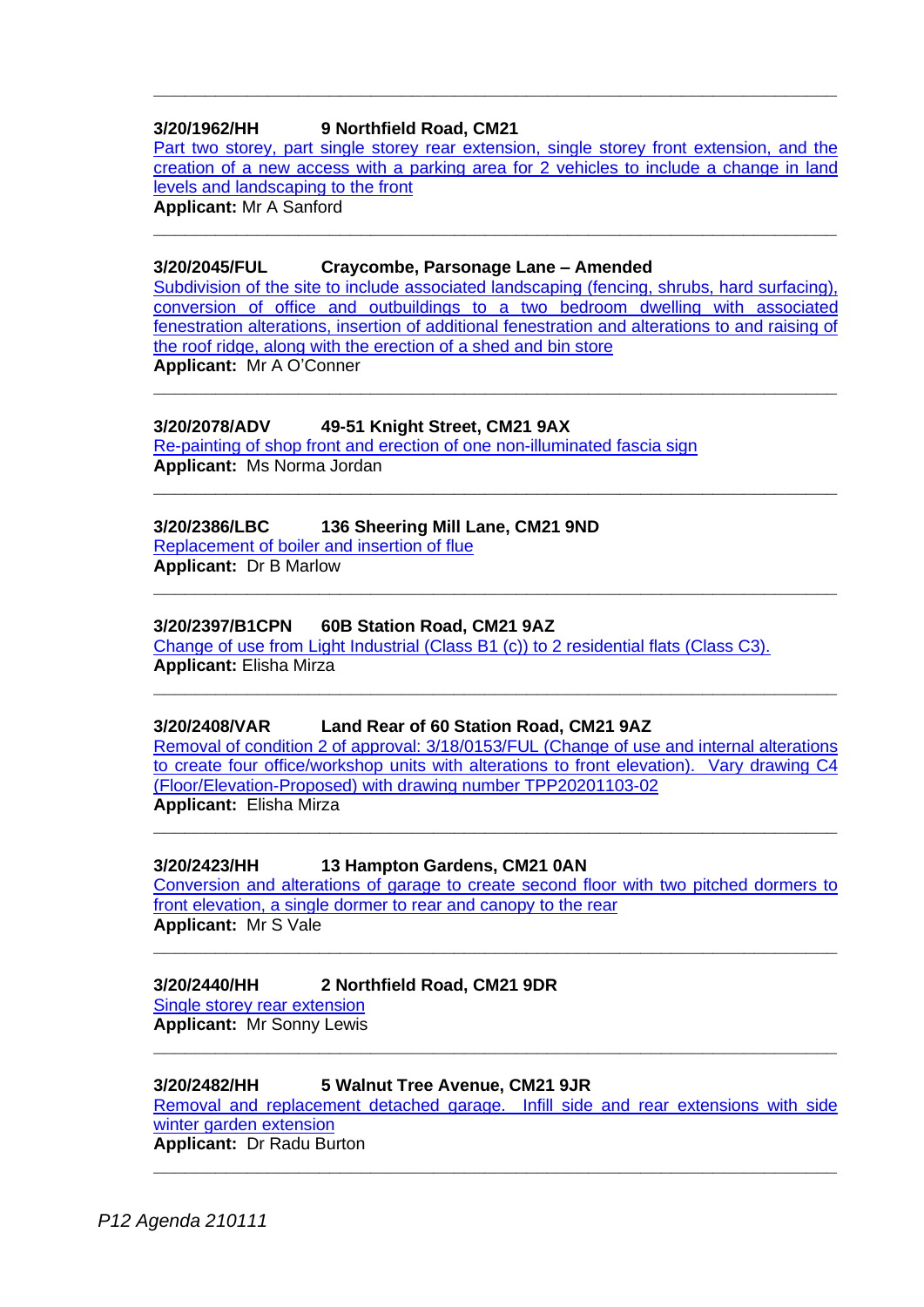### **3/20/2451/HH 17 Walnut Tree Crescent, CM21 9EB**

[Ground floor side and rear extension](https://publicaccess.eastherts.gov.uk/online-applications/applicationDetails.do?activeTab=documents&keyVal=QKUWXEGLJT600) **Applicant:** Mr & Mrs R Diprose

### **3/20/2500/HH 4 Rowney Wood, CM21 0HR**

[Two-storey side extension to include conversion and alterations of garage. Two-storey](https://publicaccess.eastherts.gov.uk/online-applications/applicationDetails.do?activeTab=documents&keyVal=QL46ASGLJWO00)  [rear extension with juliette](https://publicaccess.eastherts.gov.uk/online-applications/applicationDetails.do?activeTab=documents&keyVal=QL46ASGLJWO00) balcony to first floor

**\_\_\_\_\_\_\_\_\_\_\_\_\_\_\_\_\_\_\_\_\_\_\_\_\_\_\_\_\_\_\_\_\_\_\_\_\_\_\_\_\_\_\_\_\_\_\_\_\_\_\_\_\_\_\_\_\_\_\_\_\_\_\_\_\_\_**

\_\_\_\_\_\_\_\_\_\_\_\_\_\_\_\_\_\_\_\_\_\_\_\_\_\_\_\_\_\_\_\_\_\_\_\_\_\_\_\_\_\_\_\_\_\_\_\_\_\_\_\_\_\_\_\_\_\_\_\_\_\_\_\_\_\_

**\_\_\_\_\_\_\_\_\_\_\_\_\_\_\_\_\_\_\_\_\_\_\_\_\_\_\_\_\_\_\_\_\_\_\_\_\_\_\_\_\_\_\_\_\_\_\_\_\_\_\_\_\_\_\_\_\_\_\_\_\_\_\_\_\_\_**

**\_\_\_\_\_\_\_\_\_\_\_\_\_\_\_\_\_\_\_\_\_\_\_\_\_\_\_\_\_\_\_\_\_\_\_\_\_\_\_\_\_\_\_\_\_\_\_\_\_\_\_\_\_\_\_\_\_\_\_\_\_\_\_\_\_\_**

**Applicant: Mrs J Pickard**

### **3/20/2502/HH 6 Hampton Gardens, CM21 0AN**

[First floor extension above double garage](https://publicaccess.eastherts.gov.uk/online-applications/applicationDetails.do?activeTab=documents&keyVal=QL47X5GL00X00) **Applicant:** Mr M Omyena

### **3/20/2560/HH 14 The Crest, CM21 0ER**

Single storey rear extension, two storey [side extension and part garage conversion](https://publicaccess.eastherts.gov.uk/online-applications/applicationDetails.do?activeTab=documents&keyVal=QLH531GLK0U00) **Applicant:** Mr & Mrs A Devine

### **3/20/2559/HH 7 Newton Drive, CM21 9HE**

[Demolition of conservatory and garage. Erection of two storey side extension and single](https://publicaccess.eastherts.gov.uk/online-applications/applicationDetails.do?activeTab=documents&keyVal=QLH52MGLK0S00)  [storey front and rear extensions](https://publicaccess.eastherts.gov.uk/online-applications/applicationDetails.do?activeTab=documents&keyVal=QLH52MGLK0S00) **Applicant:** Mr Wayne Heapy

**\_\_\_\_\_\_\_\_\_\_\_\_\_\_\_\_\_\_\_\_\_\_\_\_\_\_\_\_\_\_\_\_\_\_\_\_\_\_\_\_\_\_\_\_\_\_\_\_\_\_\_\_\_\_\_\_\_\_\_\_\_\_\_\_\_\_**

### **\_\_\_\_\_\_\_\_\_\_\_\_\_\_\_\_\_\_\_\_\_\_\_\_\_\_\_\_\_\_\_\_\_\_\_\_\_\_\_\_\_\_\_\_\_\_\_\_\_\_\_\_\_\_\_\_\_\_\_\_\_\_\_\_\_\_**

### **P 20/94 LATE PLANNING APPLICATIONS**

To deal with Planning Applications received from EHDC following the Publication of this Agenda and received before 8 January 2021

## **P 20/95 PLANNING DECISIONS MADE BY EHDC**

To receive Planning Decisions from EHDC.

### **3/20/0323/LBC 50 Bell Street, CM21 9AN**

Installation of window, roof light and boiler flue. Internal alterations, to include new bathroom and utility space; alterations to partitions and doorways in connection with conversion to residential use.

**\_\_\_\_\_\_\_\_\_\_\_\_\_\_\_\_\_\_\_\_\_\_\_\_\_\_\_\_\_\_\_\_\_\_\_\_\_\_\_\_\_\_\_\_\_\_\_\_\_\_\_\_\_\_\_\_\_\_\_\_\_\_\_\_\_\_\_\_\_\_\_\_**

**\_\_\_\_\_\_\_\_\_\_\_\_\_\_\_\_\_\_\_\_\_\_\_\_\_\_\_\_\_\_\_\_\_\_\_\_\_\_\_\_\_\_\_\_\_\_\_\_\_\_\_\_\_\_\_\_\_\_\_\_\_\_\_\_\_\_\_\_\_\_\_\_**

**\_\_\_\_\_\_\_\_\_\_\_\_\_\_\_\_\_\_\_\_\_\_\_\_\_\_\_\_\_\_\_\_\_\_\_\_\_\_\_\_\_\_\_\_\_\_\_\_\_\_\_\_\_\_\_\_\_\_\_\_\_\_\_\_\_\_\_\_\_\_\_\_**

**Applicant:** Forebury Estates Ltd *STC Comment:* No comment *EHDC Decision:* Granted

### **3/20/0780/FUL The Colt, Redricks Lane, CM21 0RL**

Demolition of bungalow and erection of 2 dwellings, access and associated works **Applicant:** Red Ricks Colt Ltd *STC Comment:* No objection *EHDC Decision:* Granted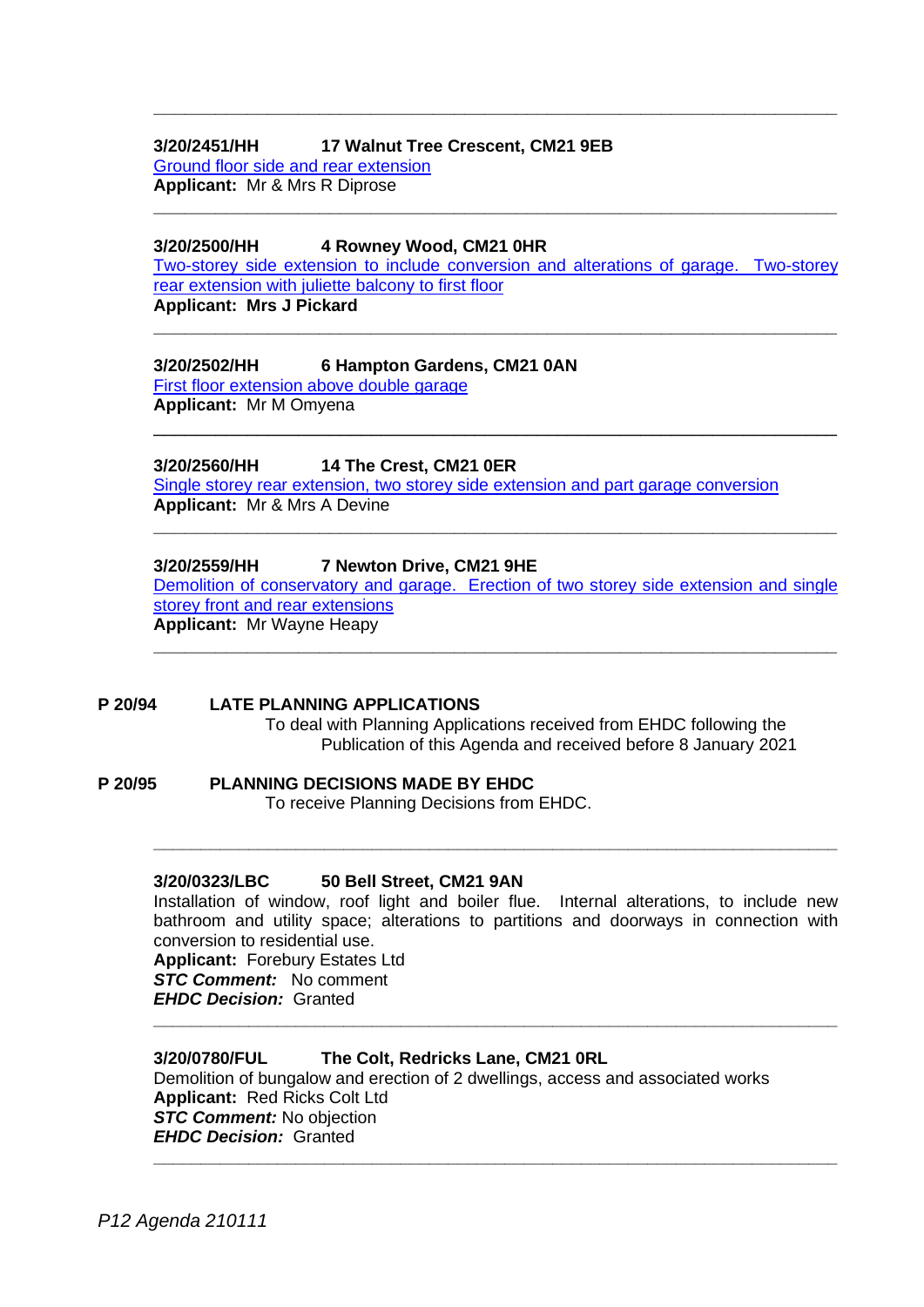### **3/20/1230/LBC 27 Bell Street, CM21 9AR**

Removal of air conditioning units on rear elevation, insertion of internal extract ductwork and insertion of external extract grille on flank elevation **Applicant:** Mr Peter Bennet *STC Comment:* No comment *EHDC Decision:* Granted **\_\_\_\_\_\_\_\_\_\_\_\_\_\_\_\_\_\_\_\_\_\_\_\_\_\_\_\_\_\_\_\_\_\_\_\_\_\_\_\_\_\_\_\_\_\_\_\_\_\_\_\_\_\_\_\_\_\_\_\_\_\_\_\_\_\_\_\_\_\_\_\_**

**\_\_\_\_\_\_\_\_\_\_\_\_\_\_\_\_\_\_\_\_\_\_\_\_\_\_\_\_\_\_\_\_\_\_\_\_\_\_\_\_\_\_\_\_\_\_\_\_\_\_\_\_\_\_\_\_\_\_\_\_\_\_\_\_\_\_\_\_\_\_\_\_**

### **3/20/1900/FUL Land at Railway Meadow, London Road**

Erection of 9 infill dwellings including associated vehicular access. 23 parking spaces and landscaping/infrastructure **Applicant:** Mrs Ran Yao **STC Comment:** Inappropriate development - not in-keeping with street scene *EHDC Decision:* Refused. Contrary to policies GBR1, DPS2, VILL2, DES4, DES2, NE2,

**\_\_\_\_\_\_\_\_\_\_\_\_\_\_\_\_\_\_\_\_\_\_\_\_\_\_\_\_\_\_\_\_\_\_\_\_\_\_\_\_\_\_\_\_\_\_\_\_\_\_\_\_\_\_\_\_\_\_\_\_\_\_\_\_\_\_\_\_\_\_\_\_**

NE3, WAT1 & WAT5 of the EHDP 2018 & NPPF 2019

### **3/20/1936/HH 3 The Orchards, CM21 9BB**

Single and two storey rear extension, extension to front entrance porch and conversion of rear garage to playroom and study **Applicant:** Mr & Mrs P James **STC Comment:** No objection

**\_\_\_\_\_\_\_\_\_\_\_\_\_\_\_\_\_\_\_\_\_\_\_\_\_\_\_\_\_\_\_\_\_\_\_\_\_\_\_\_\_\_\_\_\_\_\_\_\_\_\_\_\_\_\_\_\_\_\_\_\_\_\_\_\_\_\_\_\_\_\_\_**

*EHDC Decision:* Granted

### **3/20/1992/FUL 1 Bullfields, CM21 9DB**

Demolition of existing dwelling house, and erection of 4no. 1 bed flats and 2no. 2 bed flats, together with associated refuse and cycle storage provision, parking provision for 6 vehicles and associated outside amenity space

**Applicant:** Stallan Group Ltd

*STC Comment:* Objection. Overdevelopment of site, not in-keeping with street scene *EHDC Decision:* Refused. Contrary to policies DES4, HOU2, HOU11, HA4, HOU7, TRA3, DES2, DES3, WAT1 and WAT5 of the EHDP 2018 & NPPF 2019

**\_\_\_\_\_\_\_\_\_\_\_\_\_\_\_\_\_\_\_\_\_\_\_\_\_\_\_\_\_\_\_\_\_\_\_\_\_\_\_\_\_\_\_\_\_\_\_\_\_\_\_\_\_\_\_\_\_\_\_\_\_\_\_\_\_\_\_\_\_\_\_\_**

### **3/20/2088/HH Sapsed House, 23 The Forebury, CM21 9BD**

Proposed single storey rear extension **Applicant:** Mr & Mrs David Ho **STC Comment:** No objection *EHDC Decision:* Granted

#### **3/20/2100/PNHH 35 Barnard Road, CM21 9DY**

**\_\_\_\_\_\_\_\_\_\_\_\_\_\_\_\_\_\_\_\_\_\_\_\_\_\_\_\_\_\_\_\_\_\_\_\_\_\_\_\_\_\_\_\_\_\_\_\_\_\_\_\_\_\_\_\_\_\_\_\_\_\_\_\_\_\_\_\_\_\_\_\_**

Single storey rear extension: Depth 6.0 metres, Maximum height 3.3 metres, Eaves height 3.0 metres. Single storey side extension: Depth 6.0 metres, Maximum height 3.3 metres, Eaves height 3.0 metres

**\_\_\_\_\_\_\_\_\_\_\_\_\_\_\_\_\_\_\_\_\_\_\_\_\_\_\_\_\_\_\_\_\_\_\_\_\_\_\_\_\_\_\_\_\_\_\_\_\_\_\_\_\_\_\_\_\_\_\_\_\_\_\_\_\_\_\_\_\_\_\_\_**

**Applicant:** Expert Planning and Design Consultancy Ltd **STC Comment:** No comment until sufficient information available *EHDC Decision:* Prior approval is not required